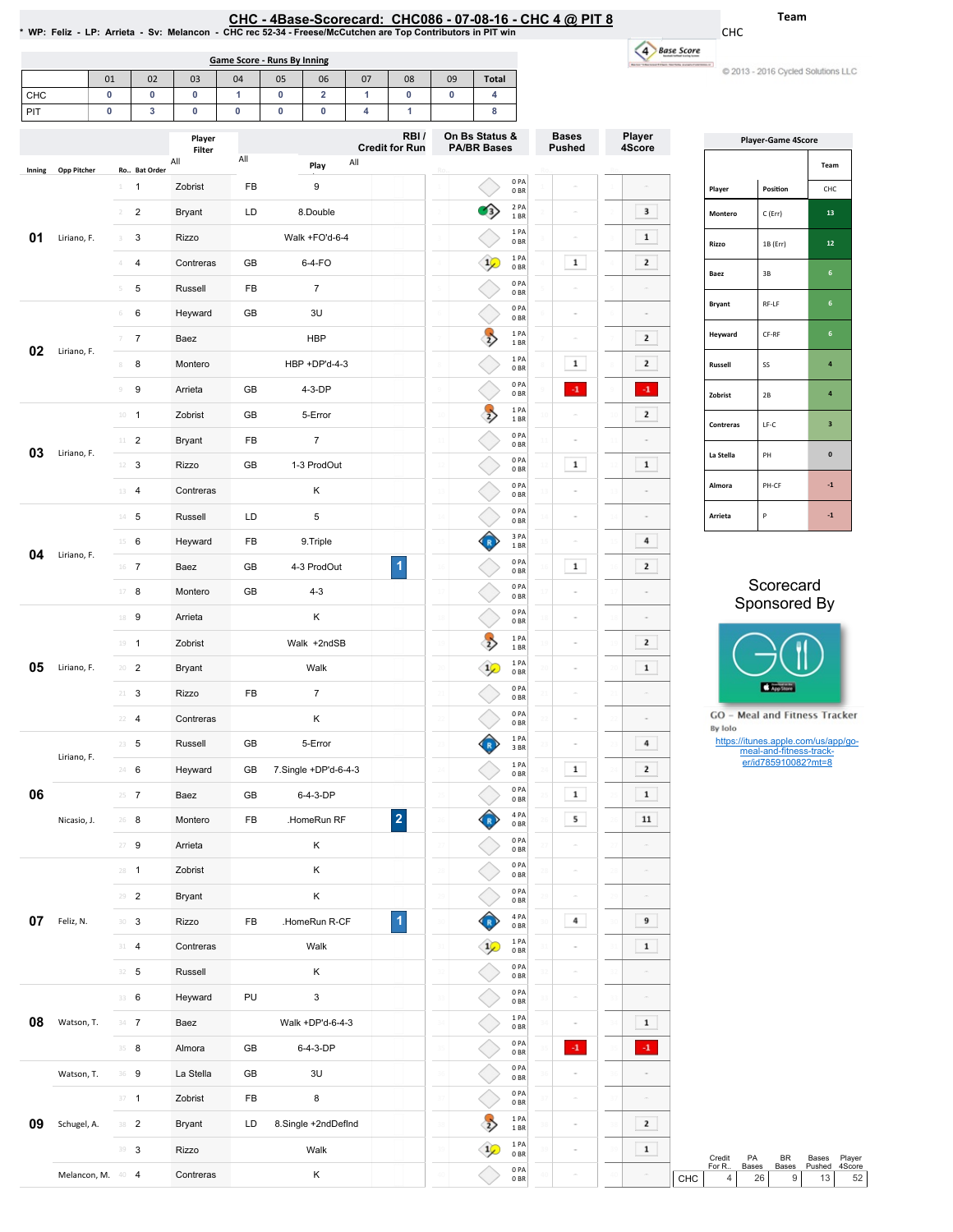| $: 3$ ) HOD, $/3$ \$ UUHMD 6Y 0 HODGFRQ & +& U+F |                   |                                 | $8 + 8$      | %DVH6FRUHFDLG &+&                       |                | ) UHAMH 0 F&XWFKHQDUH 7RS & ROMMLEXWRUV LQ 3,7 Z LQ | $8+8$ # 3,7 |       |                     | d u                                 |                          |
|--------------------------------------------------|-------------------|---------------------------------|--------------|-----------------------------------------|----------------|-----------------------------------------------------|-------------|-------|---------------------|-------------------------------------|--------------------------|
|                                                  |                   |                                 |              | $\frac{1}{2}$ u ^ } OEr Zuv• C/vv]vP    |                |                                                     |             |       |                     |                                     |                          |
|                                                  | ìî<br>ìí          | ìï                              | ìð           | ìñ<br>ìò                                | ìó<br>ìô       | ìõ<br>d}šo                                          |             |       |                     |                                     |                          |
| $8 + 8$<br>3,7                                   |                   |                                 |              |                                         |                |                                                     |             |       |                     |                                     |                          |
|                                                  |                   | Wb Ç Œ                          |              |                                         | $5\%$          | 2 Q%V 6 VDWXV                                       | %DVHV       | 30 NU |                     | WoÇOE u ð^}Œ                        |                          |
|                                                  |                   | 8]oš OE<br>$\pmb{\circledcirc}$ | $^\circledR$ | $\pmb{\circledcirc}$<br>WoÇ             | & UHGLWIRU5 XQ | 3\$ %5 %DVHV                                        | 3 XVKHG     | 6FRUH |                     |                                     | d u                      |
| /vv]vP K‰W)\$ZOE                                 | Z}XX ŠKOE C<br>í. | $=$ REUMV                       | ) %          |                                         |                | i W<br>i Z                                          |             |       | Wo Ç Œ              | VV∙JŸ} v                            |                          |
|                                                  | $\hat{\perp}$     | <b>%UDOW</b>                    | $\prime$ .   | ' RXE®                                  |                | î W                                                 |             |       | D} vš OE            | $\sim$ OHE                          | $^\circ$<br>$\mathbf{1}$ |
| >JOEv}U&X                                        | $\top$            | 54]R                            |              | $:$ DON $)$ 2 G                         |                | í Z<br>í W                                          |             |       |                     |                                     |                          |
|                                                  | ð                 | & ROWHUDV                       | $*$ %        | 2                                       |                | i Z<br>í W                                          |             |       | zjì ì }             | $i \sim 00E$                        | íî                       |
|                                                  | ñ                 | 5 XVMO                          | ) %          |                                         |                | i Z<br>i W                                          |             |       | - ì                 | ï.                                  | ò                        |
|                                                  | ò                 | $+HZDUS$                        | * %          | 8                                       |                | i Z<br>i W                                          |             |       | 0ÇV Š               | Z8r > 8                             | ò                        |
|                                                  | ó                 | %DHJ                            |              | $+ \%3$                                 |                | i Z<br>í W                                          |             |       | , ÇÁ Œ              | 8rZ&                                | ò                        |
| >JOEv}U&X                                        | ô                 | 0 RQMUR                         |              | $+$ %3 $'3G$                            |                | $i$ $z$<br>i W                                      |             |       | Zµ•• oo             | $\sim$                              | ð                        |
|                                                  | $\tilde{\odot}$   | \$WLHMD                         | $*$ %        | '3                                      |                | i Z<br>i W                                          |             |       |                     |                                     |                          |
|                                                  | f)                | $=$ REUMV                       | $*$ %        | $($ WRU                                 |                | i Z<br>í W                                          |             |       | •} OEš              | î.                                  | ð                        |
|                                                  | íí.               | <b>%UDOW</b>                    | ) %          |                                         |                | $i$ $z$<br>i W                                      |             |       | } všOEOE            | $\mathbin{{\geq}8}$                 | $\ddot{\text{L}}$        |
| >JOEv}U&X                                        | íî                | 54]R                            | $*$ %        | 3 URG2 XW                               |                | i Z<br>i W                                          |             |       | > ^š @              | W                                   | ì.                       |
|                                                  | íï                | & ROWHUDV                       |              | $\bullet$                               |                | i Z<br>i W                                          |             |       | $\omega \rangle$ OE | Wr &                                | rí                       |
|                                                  | íð                | 5 XVMO                          | $\prime$ .   |                                         |                | i Z<br>i W                                          |             |       | OŒEš                | W                                   | rí                       |
|                                                  | íñ                | $+HZDIB$                        | ) %          | <b>7 ULSOH</b>                          |                | i Z<br>ï W                                          |             |       |                     |                                     |                          |
| >JOEv}U&X                                        | íò                | %DHJ                            | $*$ %        | 3 URG2 XW                               |                | $i$ $z$<br>i W                                      |             |       |                     |                                     |                          |
|                                                  | íó                | 0 ROMUR                         | $*$ %        |                                         |                | i Z<br>i W                                          |             |       |                     | 6 FRUHFDUG                          |                          |
|                                                  | íô                | \$ ULLHAD                       |              | $\sim$                                  |                | i Z<br>i W                                          |             |       |                     | 6 SRQ/RUHG%                         |                          |
|                                                  | íõ                | $=$ REUMV                       |              | : DON: QG6%                             |                | $i$ Z<br>í W                                        |             |       |                     |                                     |                          |
| >JOEv}U&X                                        | - î î             | <b>%UDQW</b>                    |              | $\therefore$ DON                        |                | $i$ $z$<br>í W                                      |             |       |                     |                                     |                          |
|                                                  | îí                | 5 L ] R                         | ) %          |                                         |                | i Z<br>i W                                          |             |       |                     |                                     |                          |
|                                                  | îî                | & ROWHUDV                       |              | $\sim$                                  |                | i Z<br>i W                                          |             |       |                     |                                     |                          |
|                                                  | îΪ                | 5 XVMO                          | $*$ %        | $($ URU                                 |                | $i$ Z<br>í W<br>ïZ                                  |             |       |                     | KWOSV LWACHN DSSOH FRP XV DSS JR    |                          |
| >JOEv}U&X                                        | îŏ                | $+HZDIB$                        | $*$ %        | 6LQJOH '3G                              |                | í W                                                 |             |       |                     | PHDCDCG ILLOHAV WORN<br><b>HUIG</b> | "PW                      |
|                                                  | îñ                | %DHJ                            | $*$ %        | $\cdot$ 3                               |                | i Z<br>i W                                          |             |       |                     |                                     |                          |
| $E$ ] •]} UX                                     | îò                | 0 RQMUR                         | ) %          | $+RP$ H <sub>5</sub> $XQ5$ )            |                | i Z<br>ðW                                           |             |       |                     |                                     |                          |
|                                                  | îó                | \$ WILHO                        |              | $\sim$                                  |                | i Z<br>i W                                          |             |       |                     |                                     |                          |
|                                                  | îô                | $=$ REUMV                       |              | $\sim$                                  |                | i Z<br>i W<br>$i$ Z                                 |             |       |                     |                                     |                          |
|                                                  | ÎÕ                | <b>%UDOW</b>                    |              | $\sim 100$ km s $^{-1}$                 |                | i W<br>$i$ Z                                        |             |       |                     |                                     |                          |
| & oji UEX                                        | $\top$            | 5 L ] R                         | ) %          | $+RP$ H <sub>5</sub> XQ <sub>5</sub> &) |                | ðW<br>i Z                                           |             |       |                     |                                     |                          |
|                                                  | ΪĹ                | & ROWHUDV                       |              | $\therefore$ DON                        |                | í W<br>i Z                                          |             |       |                     |                                     |                          |
|                                                  | ΪÎ                | 5 XVVHO                         |              | $\sim$                                  |                | i W<br>i Z                                          |             |       |                     |                                     |                          |
|                                                  | $\mathbf{H}$      | $+HZDIG$                        | 38           |                                         |                | i W<br>i Z                                          |             |       |                     |                                     |                          |
| t š∙}vUdX                                        | ïð                | %DHJ                            |              | $:$ DON $'$ 3 G                         |                | í W<br>i Z                                          |             |       |                     |                                     |                          |
|                                                  | ïñ                | \$ @ RUD                        | $*$ %        | $\overline{\phantom{a}}$ 3              |                | i W                                                 |             |       |                     |                                     |                          |
| t <b>š∙}vUdX</b> ⊺ò                              |                   | /D6WKOD                         | $*$ %        | 8                                       |                | i Z<br>i W<br>$i$ Z                                 |             |       |                     |                                     |                          |
|                                                  | ïó                | $=$ REUMV                       | ) %          |                                         |                | i W<br>i Z                                          |             |       |                     |                                     |                          |
| ^ZµPoUX ⊺ô                                       |                   | <b>%UDQW</b>                    | $\prime$ .   | $61QJ$ $@$ $QG$ $H,QG$                  |                | í W                                                 |             |       |                     |                                     |                          |
|                                                  | ïõ                | 5 L ] R                         |              | $\therefore$ DON                        |                | í Z<br>í W<br>i Z                                   |             |       |                     |                                     |                          |
|                                                  |                   |                                 |              |                                         |                |                                                     |             |       | &UHGLW<br>3\$       |                                     |                          |

 $d$  u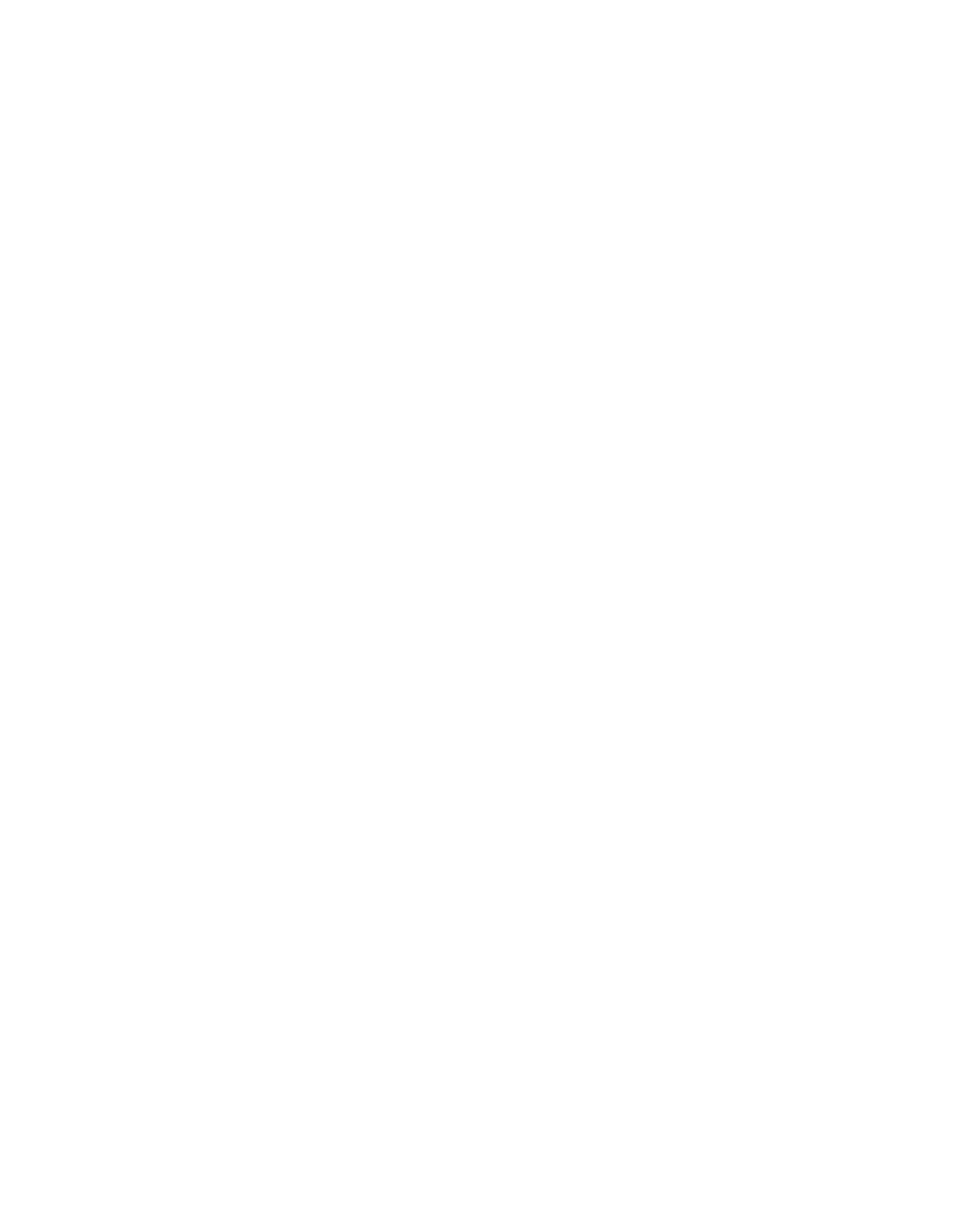## CHC-4Base-Scorecard:CHC086-07-08-16-CHC4@ PIT8 \*WP:Feliz-LP:Arrieta-Sv:Melancon-CHCrec52-34-Freese/McCutchenareTopContributorsinPITwin

4 Base Score .<br>Next fastedly expansional at ... C 2013 - 2016 Cycled Solutions LLC

|                |      |                 |                         |                         |    | CHC - 4BaseScore - Player 4Score by Batting Order<br>CHC086 - 07-08-16 - CHC 4 @ PIT 8<br>WP: Feliz - LP: Arrieta - Sv: Melancon - CHC rec 52-34 - Freese/McCutchen are Top Contributors in PIT win |                         |                |                |      |              |
|----------------|------|-----------------|-------------------------|-------------------------|----|-----------------------------------------------------------------------------------------------------------------------------------------------------------------------------------------------------|-------------------------|----------------|----------------|------|--------------|
|                |      |                 |                         |                         |    |                                                                                                                                                                                                     | <b>Bat Order</b>        |                |                |      |              |
| Player         | Team | <b>Position</b> | $\mathbf{1}$            | $\overline{\mathbf{2}}$ | 3  | 4                                                                                                                                                                                                   | 5                       | 6              | $\overline{7}$ | 8    | 9            |
| Montero        | CHC  | $C$ (Err)       |                         |                         |    |                                                                                                                                                                                                     |                         |                |                | 13   |              |
| <b>Rizzo</b>   | CHC  | 1B (Err)        |                         |                         | 12 |                                                                                                                                                                                                     |                         |                |                |      |              |
| Baez           | CHC  | 3B              |                         |                         |    |                                                                                                                                                                                                     |                         |                | 6 <sup>1</sup> |      |              |
| <b>Bryant</b>  | CHC  | RF-LF           |                         | $6\phantom{1}$          |    |                                                                                                                                                                                                     |                         |                |                |      |              |
| Heyward        | CHC  | CF-RF           |                         |                         |    |                                                                                                                                                                                                     |                         | $6\phantom{a}$ |                |      |              |
| <b>Russell</b> | CHC  | SS              |                         |                         |    |                                                                                                                                                                                                     | $\overline{\mathbf{4}}$ |                |                |      |              |
| Zobrist        | CHC  | 2B              | $\overline{\mathbf{4}}$ |                         |    |                                                                                                                                                                                                     |                         |                |                |      |              |
| Contreras      | CHC  | LF-C            |                         |                         |    | $\mathbf{3}$                                                                                                                                                                                        |                         |                |                |      |              |
| La Stella      | CHC  | PH              |                         |                         |    |                                                                                                                                                                                                     |                         |                |                |      | $\mathbf{0}$ |
| Almora         | CHC  | PH-CF           |                         |                         |    |                                                                                                                                                                                                     |                         |                |                | $-1$ |              |
| Arrieta        | CHC  | P               |                         |                         |    |                                                                                                                                                                                                     |                         |                |                |      | $-1$         |



Scorecard

|         | CHC - 4Score Box - Player Totals                                                                          |
|---------|-----------------------------------------------------------------------------------------------------------|
|         | CHC086 - 07-08-16 - CHC 4 @ PIT 8                                                                         |
|         | WP: Feliz - LP: Arrieta - Sv: Melancon - CHC rec 52-34 - Freese/McCutchen are Top Contributors in PIT win |
| Rotting |                                                                                                           |

| Player        | Team Position | Batting<br>Order<br>Nbr | Credit For Run | PA Bases       | <b>BR</b> Bases | <b>Bases Pushed</b> | Player 4Score  | Appearances             | Productivity<br>Rate |
|---------------|---------------|-------------------------|----------------|----------------|-----------------|---------------------|----------------|-------------------------|----------------------|
| Montero       | CHC C (Err)   | 8                       | $\overline{2}$ | 5              | $\mathsf 0$     | 6                   | 13             | 3                       | 4.333                |
| Rizzo         | CHC 1B (Err)  | $\mathbf{3}$            | $\mathbf{1}$   | 6              | $\mathsf 0$     | 5                   | 12             | 5                       | 2.400                |
| Baez          | CHC 3B        | $\overline{7}$          | $\mathbf{1}$   | $\overline{2}$ | $\mathbf{1}$    | $\overline{c}$      | 6              | $\overline{4}$          | 1.500                |
| Bryant        | CHC RF-LF     | $\overline{2}$          | 0              | 4              | $\overline{c}$  | $\pmb{0}$           | $\,6\,$        | 5                       | 1.200                |
| Heyward       | CHC CF-RF     | 6                       | 0              | 4              | $\mathbf{1}$    | $\mathbf{1}$        | 6              | $\overline{4}$          | 1.500                |
| Russell       | CHC SS        | $\,$ 5 $\,$             | 0              | $\mathbf{1}$   | 3               | $\mathsf{O}\xspace$ | $\sqrt{4}$     | $\overline{\mathbf{4}}$ | 1.000                |
| Zobrist       | CHC 2B        | $\mathbf{1}$            | $\mathbf 0$    | 2              | $\overline{2}$  | $\pmb{0}$           | $\overline{4}$ | 5                       | 0.800                |
| Contreras     | CHC LF-C      | $\overline{4}$          | 0              | 2              | $\pmb{0}$       | $\mathbf{1}$        | $\mathbf{3}$   | 5                       | 0.600                |
| La Stella     | CHC PH        | 9                       | $\mathbf 0$    | $\mathbf 0$    | 0               | $\pmb{0}$           | $\pmb{0}$      | $\mathbf{1}$            | 0.000                |
| Almora        | CHC PH-CF     | 8                       | 0              | $\pmb{0}$      | $\pmb{0}$       | $-1$                | $-1$           | $\mathbf{1}$            | $-1.000$             |
| Arrieta       | CHC P         | $\boldsymbol{9}$        | 0              | $\pmb{0}$      | $\pmb{0}$       | $-1$                | $-1$           | 3                       | $-0.333$             |
| <b>Totals</b> |               |                         | 4              | 26             | 9               | 13                  | 52             | 40                      | 1.300                |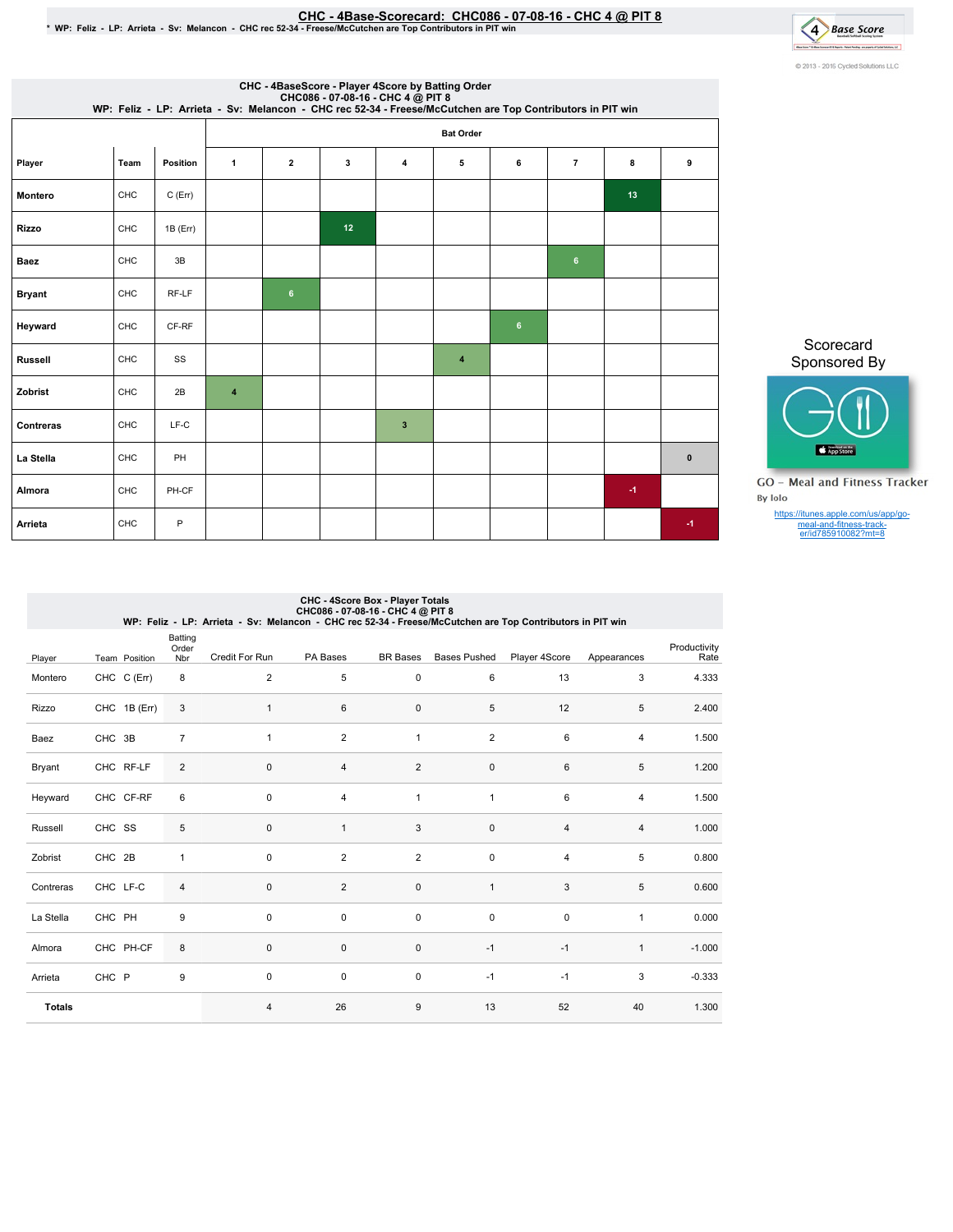PIT - 4Base-Scorecard: CHC086 - 07-08-16 - CHC 4 @ PIT 8 - WP: Feliz - LP: Arrieta - Sv: Melancon - CHC rec 52-34 - Freese/McCutchen are Top Contributors in PIT win



|                  |      |                        |                |                         |    |    | PIT - 4BaseScore - Player 4Score by Batting Order<br>CHC086 - 07-08-16 - CHC 4 @ PIT 8<br>WP: Feliz - LP: Arrieta - Sv: Melancon - CHC rec 52-34 - Freese/McCutchen are Top Contributors in PIT win |                |                |                |                |
|------------------|------|------------------------|----------------|-------------------------|----|----|-----------------------------------------------------------------------------------------------------------------------------------------------------------------------------------------------------|----------------|----------------|----------------|----------------|
|                  |      |                        |                |                         |    |    | <b>Bat Order</b>                                                                                                                                                                                    |                |                |                |                |
| Player           | Team | Position               | $\mathbf{1}$   | $\overline{\mathbf{2}}$ | 3  | 4  | 5                                                                                                                                                                                                   | 6              | $\overline{7}$ | 8              | 9              |
| Freese           | PIT  | 3B (Errs<br>$\ddot{2}$ |                |                         |    | 14 |                                                                                                                                                                                                     |                |                |                |                |
| <b>McCutchen</b> | PIT  | <b>CF</b>              |                |                         | 13 |    |                                                                                                                                                                                                     |                |                |                |                |
| Rodriguez        | PIT  | SS-1B<br>$(Def*)$      |                |                         |    |    |                                                                                                                                                                                                     |                | 11             |                |                |
| Marte            | PIT  | LF                     |                |                         |    |    | 9                                                                                                                                                                                                   |                |                |                |                |
| Bell             | PIT  | <b>PH</b>              |                |                         |    |    |                                                                                                                                                                                                     |                |                |                | $\overline{7}$ |
| Jaso             | PIT  | 1B                     | $\overline{7}$ |                         |    |    |                                                                                                                                                                                                     |                |                |                |                |
| Polanco-Fryer    | PIT  | RF+PR                  |                | 6                       |    |    |                                                                                                                                                                                                     |                |                |                |                |
| Joyce            | PIT  | PH                     |                |                         |    |    |                                                                                                                                                                                                     |                |                |                | 5 <sup>5</sup> |
| Frazier          | PIT  | PH-RF                  |                |                         |    |    |                                                                                                                                                                                                     |                |                | $\overline{4}$ |                |
| Mercer           | PIT  | SS-Dsub                | $\overline{4}$ |                         |    |    |                                                                                                                                                                                                     |                |                |                |                |
| Harrison         | PIT  | 2B                     |                |                         |    |    |                                                                                                                                                                                                     | $\overline{2}$ |                |                |                |
| Liriano          | PIT  | P                      |                |                         |    |    |                                                                                                                                                                                                     |                |                |                | 2 <sup>1</sup> |
| Fryer            | PIT  | PR-C                   |                | $\mathbf{0}$            |    |    |                                                                                                                                                                                                     |                |                |                |                |
| Kratz            | PIT  | C                      |                |                         |    |    |                                                                                                                                                                                                     |                |                | $\bullet$      |                |
| Polanco          | PIT  | RF                     |                | $\mathbf{0}$            |    |    |                                                                                                                                                                                                     |                |                |                |                |

Scorecard Sponsored By



**GO** - Meal and Fitness Tracker By Iolo

https://itunes.apple.com/us/app/go-meal-and-fitness-track-er/id785910082?mt=8

# PIT - 4Score Box - Player Totals<br>CHC086 - 07-08-16 CHC08 - CHC 4 @ PIT 8<br>WP: Feliz - LP: Arrieta - Sv: Melancon - CHC rec 52-34 - Freese/McCutchen are Top Contributors in PIT win

|               |     |                     | Batting<br>Order |                |                |                 |                     |                |                | Productivity |
|---------------|-----|---------------------|------------------|----------------|----------------|-----------------|---------------------|----------------|----------------|--------------|
| Player        |     | Team Position       | Nbr              | Credit For Run | PA Bases       | <b>BR</b> Bases | <b>Bases Pushed</b> | Player 4Score  | Appearances    | Rate         |
| Freese        | PIT | 3B (Errs<br>2)      | 4                | 1              | $\overline{7}$ | $\mathbf 0$     | 6                   | 14             | 5              | 2.800        |
| McCutchen     | PIT | <b>CF</b>           | 3                | 1              | 5              | $\overline{2}$  | 5                   | 13             | 5              | 2.600        |
| Rodriguez     | PIT | $SS-1B$<br>$(Def*)$ | $\overline{7}$   | 2              | $\overline{4}$ | $\mathbf 0$     | 5                   | 11             | $\overline{4}$ | 2.750        |
| Marte         | PIT | LF                  | 5                | 1              | $\overline{2}$ | 5               | $\mathbf{1}$        | 9              | 5              | 1.800        |
| Bell          | PIT | PH                  | 9                | $\mathbf{1}$   | $\mathbf{1}$   | 3               | $\overline{2}$      | $\overline{7}$ | $\mathbf{1}$   | 7.000        |
| Jaso          | PIT | 1B                  | $\mathbf{1}$     | $\mathbf{1}$   | $\mathbf{1}$   | 3               | $\overline{2}$      | $\overline{7}$ | $\overline{4}$ | 1.750        |
| Polanco-Fryer | PIT | RF+PR               | $\overline{2}$   | $\mathbf 0$    | $\mathbf{1}$   | 3               | $\overline{2}$      | 6              | $\mathbf{1}$   | 6.000        |
| Joyce         | PIT | PH                  | 9                | $\mathbf{1}$   | $\mathbf{1}$   | 3               | $\pmb{0}$           | 5              | $\mathbf{1}$   | 5.000        |
| Frazier       | PIT | PH-RF               | 8                | $\mathbf 0$    | $\mathbf{1}$   | 3               | $\pmb{0}$           | 4              | $\overline{2}$ | 2.000        |
| Mercer        | PIT | SS-Dsub             | $\mathbf{1}$     | $\mathbf 0$    | $\mathbf{1}$   | $\overline{2}$  | $\mathbf{1}$        | $\overline{4}$ | $\mathbf{1}$   | 4.000        |
| Harrison      | PIT | 2B                  | 6                | 0              | 1              | $\mathbf 0$     | $\mathbf{1}$        | $\overline{2}$ | $\overline{4}$ | 0.500        |
| Liriano       | PIT | P                   | 9                | $\mathbf 0$    | $\mathbf{1}$   | $\mathbf{1}$    | 0                   | $\overline{2}$ | $\overline{2}$ | 1.000        |
| Fryer         | PIT | PR-C                | $\overline{2}$   | 0              | $\mathbf 0$    | $\mathbf 0$     | $\pmb{0}$           | 0              | $\mathbf{1}$   | 0.000        |
| Kratz         | PIT | $\mathsf{C}$        | 8                | $\mathbf 0$    | $\mathbf 0$    | 0               | 0                   | 0              | $\overline{2}$ | 0.000        |
| Polanco       | PIT | <b>RF</b>           | $\overline{2}$   | 0              | $\mathbf 0$    | $\mathbf 0$     | 0                   | 0              | 3              | 0.000        |
| <b>Totals</b> |     |                     |                  | 8              | 26             | 25              | 25                  | 84             | 41             | 2.049        |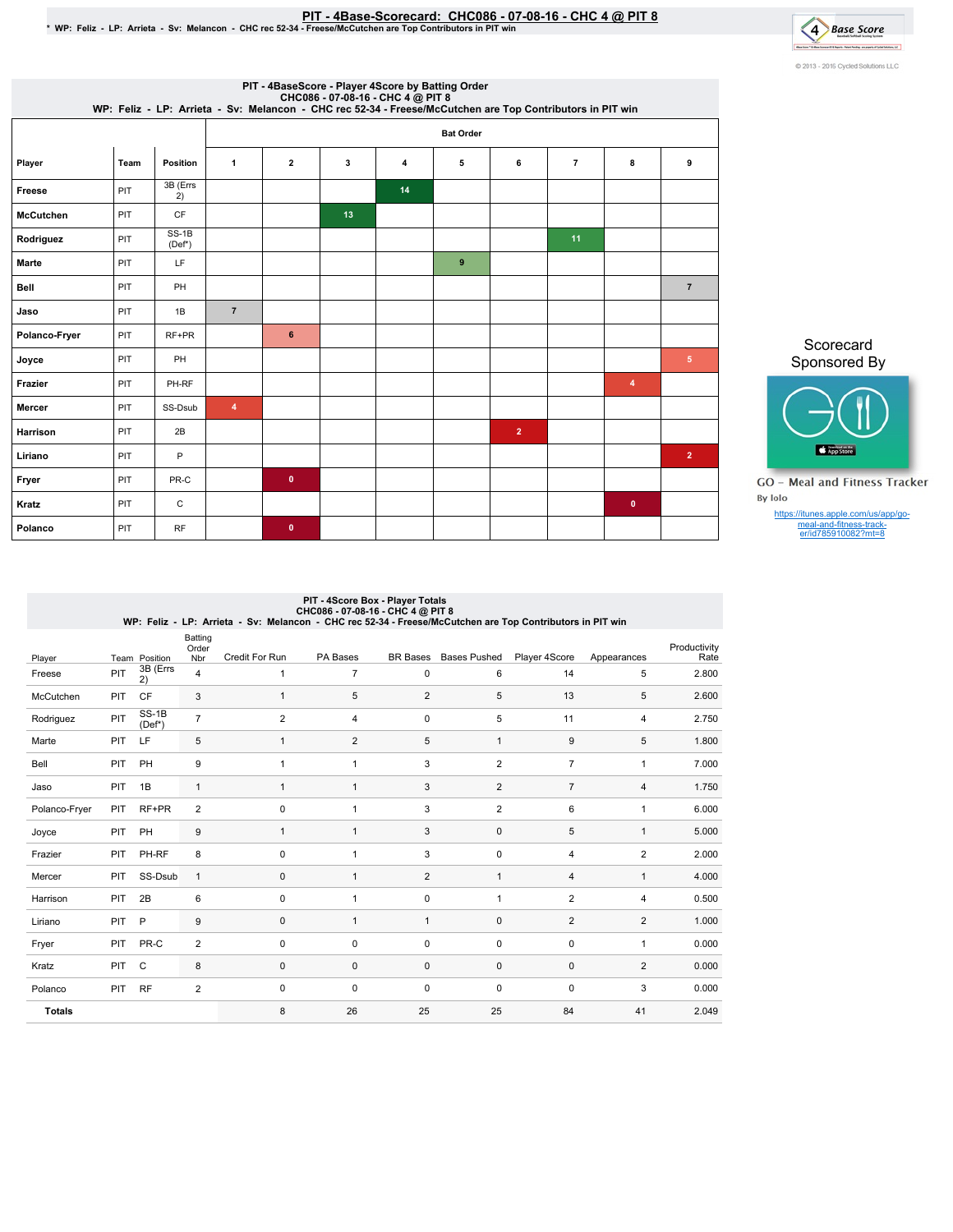### Bat Order | Player | Inning | PlayText | LOBStatus Credit For Run PA Bases BR Bases Bases Pushed Player 4Score 1 Zobrist 01 9 03 5-Error Left on 2nd 05 Walk +2ndSB Left on 2nd 07 K 09 8 **Player Totals** 2 Bryant 01 | 8.Double | Left on 3rd 03 7 05 | Walk Left on 1st 07 K 09 8.Single +2ndDefInd Left on 2nd **Player Totals** 3 Rizzo 01 Walk+FO'd-6-4 03 | 1-3 ProdOut 05 7 07 .HomeRun R-CF 09 | Walk Left on 1st **Player Totals** 4 Contreras 01 6-4-FO Left on 1st 03 K 05 K 07 | Walk Left on 1st 09 K **Player Totals** 5 Russell 01 7 04 5 06 | 5-Error 07 K **Player Totals** 6 Heyward 02 3U 04 | 9.Triple 06 7.Single +DP'd-6-4-3 08 3 **Player Totals** 7 Baez 02 HBP Left on 2nd 04 4-3ProdOut 06 **6-4-3-DP** 08 Walk +DP'd-6-4-3 **Player Totals** 8 Montero 02 HBP +DP'd-4-3 04 4-3 06 **.HomeRun RF Player Totals** Almora 08 6-4-3-DP **Player Totals** 9 Arrieta 02 | 4-3-DP 05 K 06 K **Player Totals** La Stella 09 3U **Player Totals Grand Total** 0 0 0 0 0 0 0 1 1 0 2 0 1 1 0 2 0 0 0 0 0 0 0 0 0 0 0 0 0 2 2 0 4 0 2 1 0 3 0 0 0 0 0 0 0 0 1 0 1 0 0 0 0 0 0 0 1 1 0 2 0 4 2 0 6 0 0 1 0 1 0 0 1 1 1 0 0 0 0 0 0 1  $\begin{array}{ccc} 4 & 0 & 4 & 9 \end{array}$ 0 0 1 0 1  $\frac{1}{1}$  6 0 5 12 0 1 0 1 2 0 0 0 0 0 0 0 0 0 0 0 0 0 0 0 1 0 0 0 0 0 0 0 2 0 1 3 0 0 0 0 0 0 0 0 0 0 0 0 0 1 3 0 4 0 0 0 0 0 0  $\boxed{0}$  1  $\boxed{3}$   $\boxed{0}$  4 0 0 0 0 0 0 0 3 1 0 4 0 1 0 1 2 0 0 0 0 0 0 0 4 1 1 6 0 1 1 0 2 1 0 0 1 2  $0 \qquad 0 \qquad 0 \qquad 1 \qquad 1$ 0 0 0 1 1 2 1 2 6 0 1 0 1 2 0 0 0 0 0 0 2 4 0 5 11  $2$  5 0 6 13 0 0 -1 -1 <u>0 0 0 -1 -1 -1 </u> 0 0 -1 -1 0 0 0 0 0 0 0 0 0 0 0 0 0 0 0 -1 -1 0 0 0 0 0 0  $\overline{0}$   $\overline{0}$   $\overline{0}$   $\overline{0}$   $\overline{0}$   $\overline{0}$   $\overline{0}$  $\frac{4}{52}$  26 9 13 Detail by Bat Order/Player

## <u>CHC - 4Base-Scorecard: CHC086 - 07-08-16 - CHC 4 @ PIT 8</u>

\*WP:Feliz-LP:Arrieta-Sv:Melancon-CHCrec52-34-Freese/McCutchenareTopContributorsinPITwin